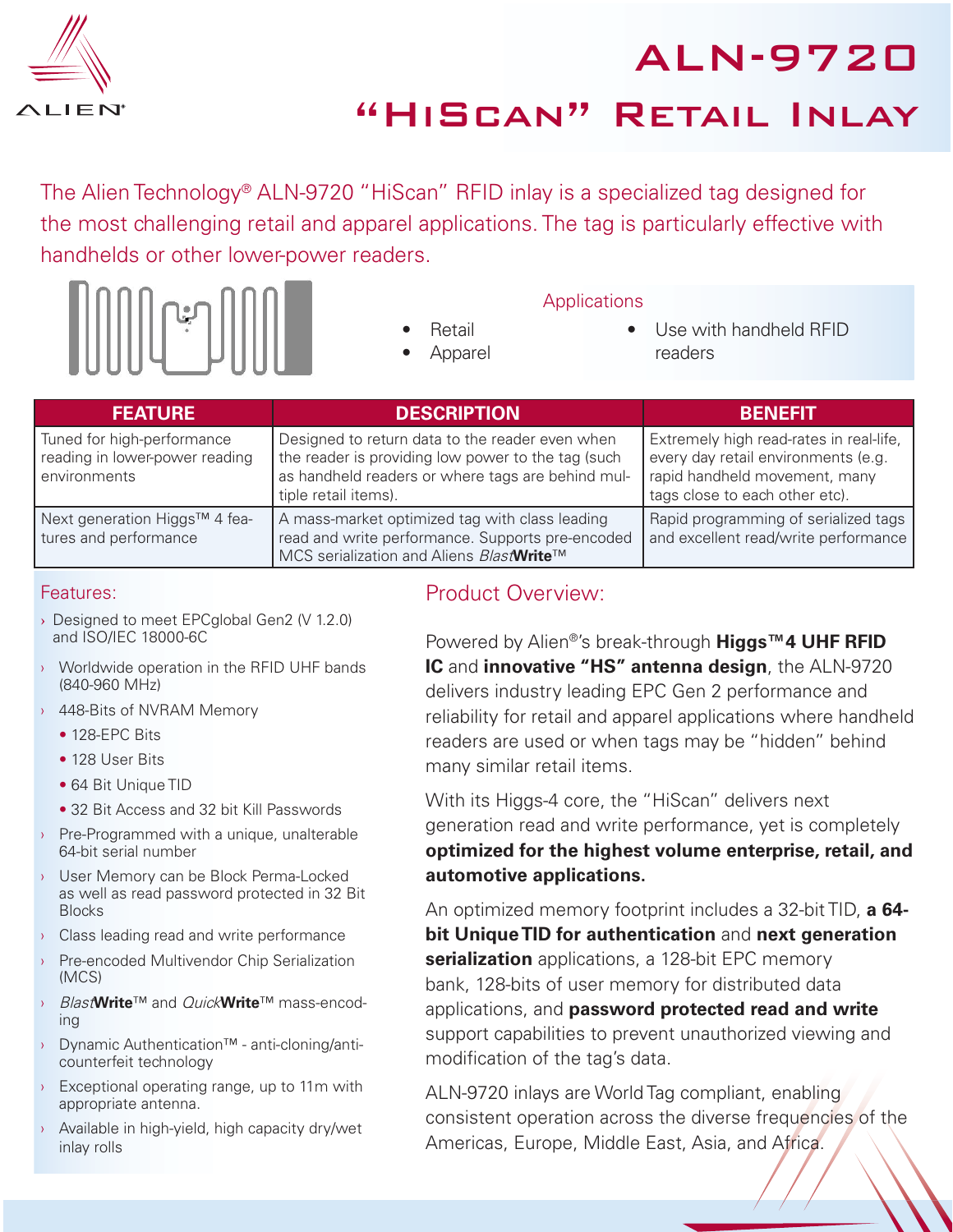

All dimensions in millimeters unless specified otherwise

# ALN-9720 Antenna Size



## ALN-9720 Inlay Orientation



Standard Alien Inlay rolls unwind with metal antenna side facing outward, with respect to the core.

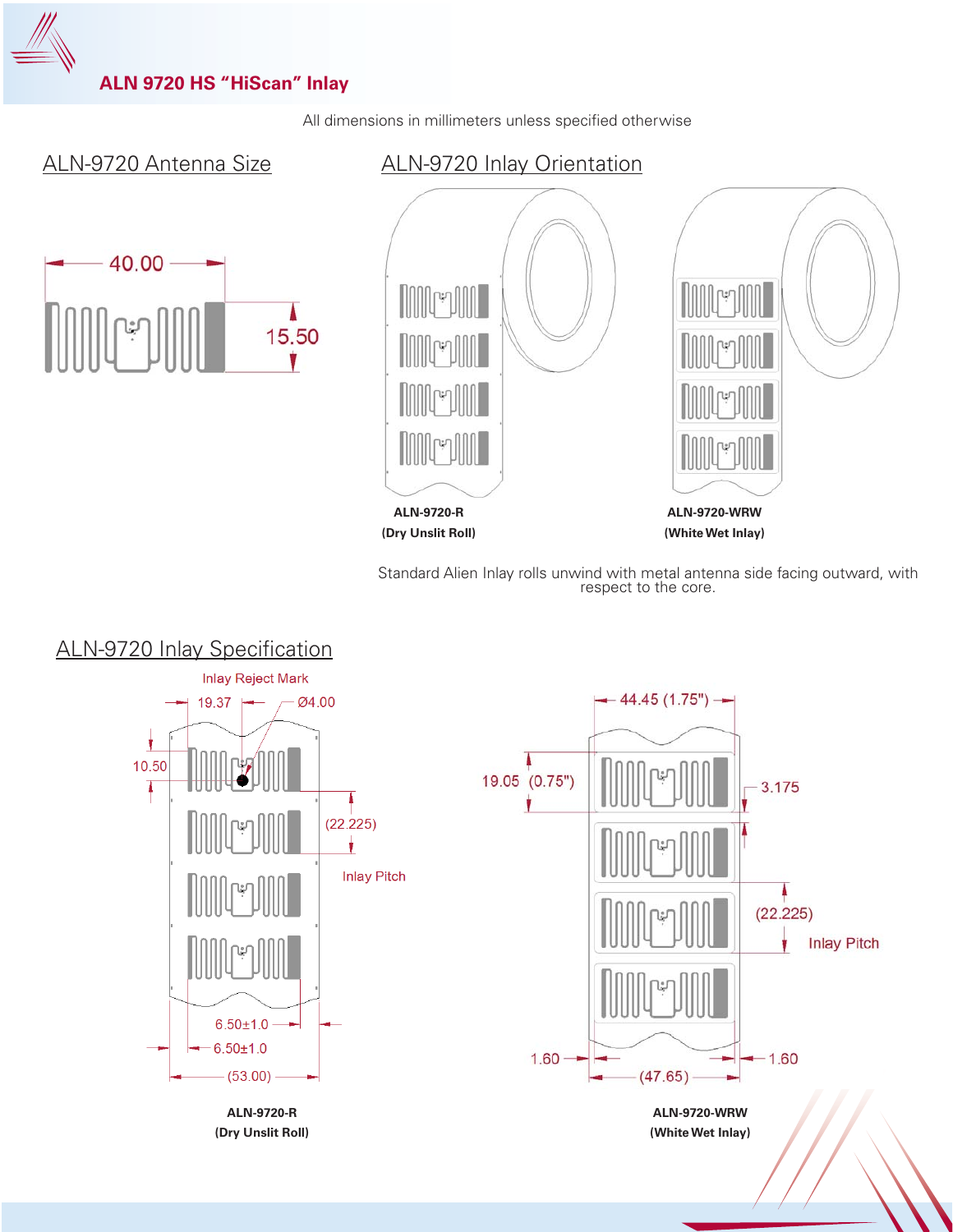

## ALN-9720 Inlay Stackup

|                                        | DRY INLAY THICKNESS, ±10%               |                                 | WHITE WET INLAY THICKNESS, ±10%                         |
|----------------------------------------|-----------------------------------------|---------------------------------|---------------------------------------------------------|
| <b>OVER ANTENNA</b>                    | $0.05$ mm                               | <b>OVER ANTENNA</b>             | $0.16$ mm                                               |
| <b>OVER CHIP</b>                       | $0.25$ mm                               | <b>OVER CHIP</b>                | 0.36 mm                                                 |
|                                        |                                         | OVERLAY<br>ADHESIVE             | <u> ANNA MANAMANA ANNA MANAMANA ANN ANN AN 1999.  T</u> |
| <b>INLAY</b><br><u>a mara a mara a</u> |                                         | <b>INLAY</b><br><b>ADHESIVE</b> | <u> 1979 - 1979 - 1979 - 19</u>                         |
|                                        |                                         | <b>RELEASE LINER</b>            | <u> sonana mammammammammammam</u>                       |
|                                        | <b>ALN-9720-R</b><br>(Dry Unslit Inlay) |                                 | <b>ALN-9720-WRW</b><br>(White Wet Inlay)                |

# ALN-9720 Inlay Angular Sensitivity



Antenna

Angular Sensitivity (Relative Read Range vs. Orientation)

Angular Sensitivity Inlay is rotated in the x, y, plane about the z axis (tag shown at 0° with respect to face of antenna)